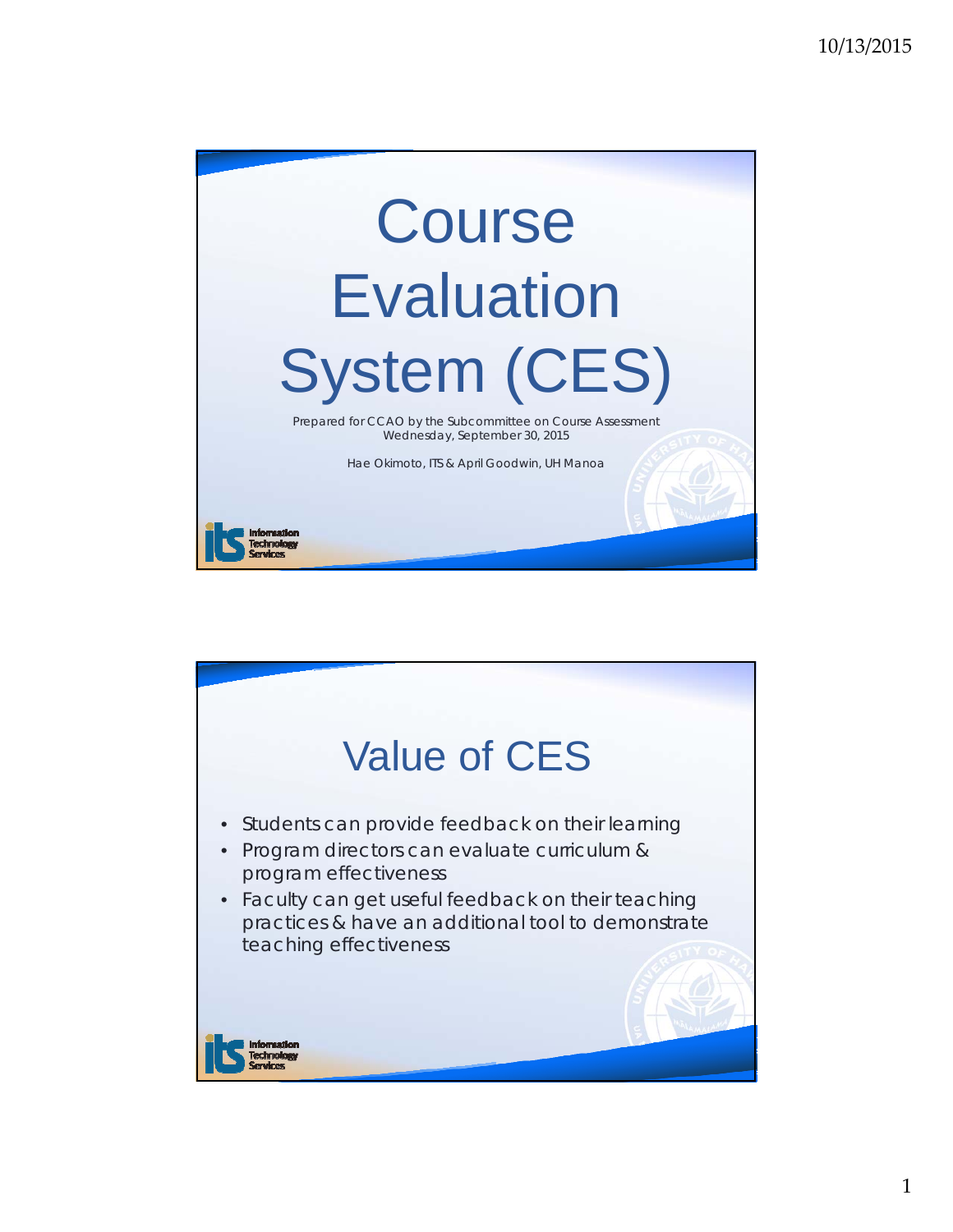

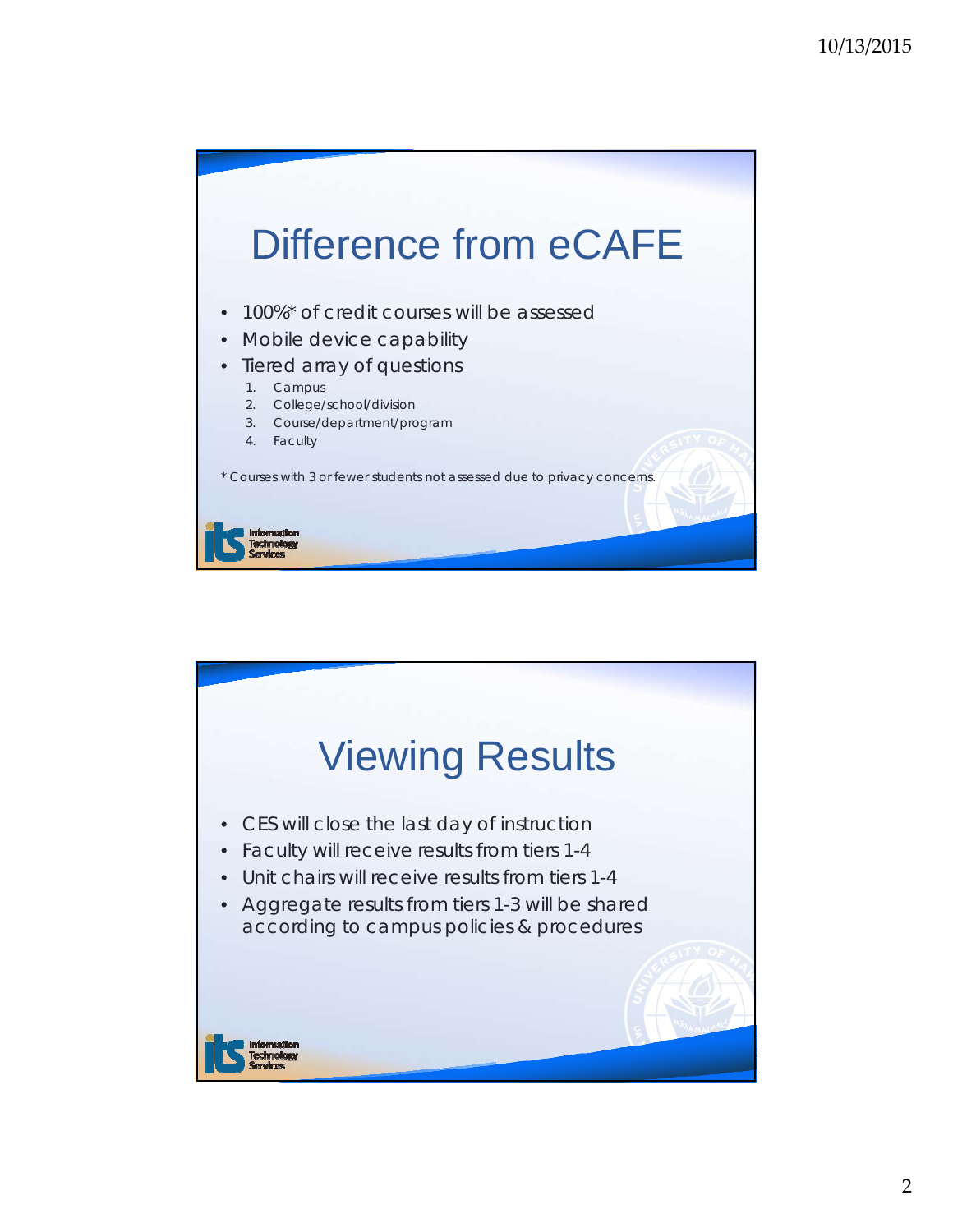| <b>Select Questions Set By Organization(s)</b><br>Campus: | College:           | Division: | Department:       | Subject                |
|-----------------------------------------------------------|--------------------|-----------|-------------------|------------------------|
| University of Hawaii at Manoa :                           | time.              | $21 -$    | $21 -$            | $21 -$                 |
|                                                           |                    |           |                   |                        |
|                                                           |                    |           |                   |                        |
| <b>John Smith</b>                                         | Mandatory Optional |           | <b>John Smith</b> | Mandatory Optional     |
| <b>John Smith</b>                                         | Mandatory Optional |           | <b>John Smith</b> | Mandatory Optional     |
| <b>John Smith</b>                                         | Mandatory Optional |           | <b>John Smith</b> | Mandatory Optional     |
| <b>John Smith</b>                                         | Mandatory Optional |           | <b>John Smith</b> | ◯ Mandatory ⊙ Optional |
| <b>John Smith</b>                                         | Mandatory Optional |           | <b>John Smith</b> | Mandatory Optional     |
| <b>John Smith</b>                                         |                    |           | <b>John Smith</b> | Mandatory Optional     |
|                                                           | Mandatory Optional |           |                   |                        |

|      |     | <b>Faculty &amp; Courses</b>   |                                              |                          |                                  |    |
|------|-----|--------------------------------|----------------------------------------------|--------------------------|----------------------------------|----|
|      |     |                                |                                              |                          |                                  |    |
|      |     |                                |                                              |                          |                                  |    |
| Math | 190 | Introduction to Programming    | Smith, John                                  | CRN: 72543<br>CRN: 76028 | Enrollment: 16<br>Enrollment: 14 | 30 |
| Math | 302 | Intro to Differential Egns I   | Smith, John                                  | CRN: 72574               | Enrollment: 27                   | 27 |
| Math | 302 | Intro to Differential Egns I   | Smith, John                                  | CRN: 72573               | Enrollment: 27                   | 27 |
| Math | 302 | Intro to Differential Egns I   | Smith, John                                  | CRN: 72574               | Enrollment: 27                   | 27 |
| Math | 311 | Introduction to Linear Algebra | Smith, John                                  | CRN: 72575               | Enrollment: 17                   | 17 |
| Math | 321 | Intro to Advanced Mathematics  | Smith, John                                  | CRN: 72576               | Enrollment: 18                   | 18 |
| Math | 412 | Intro to Abstract Algebra      | Smith, John                                  | CRN: 72582               | Enrollment: 24                   | 24 |
|      |     |                                | Turn On All Surveys<br><b>Submit Changes</b> | Turn Off All Surveys     |                                  |    |
|      |     |                                |                                              |                          |                                  |    |
|      |     |                                |                                              |                          |                                  |    |
|      |     |                                |                                              |                          |                                  |    |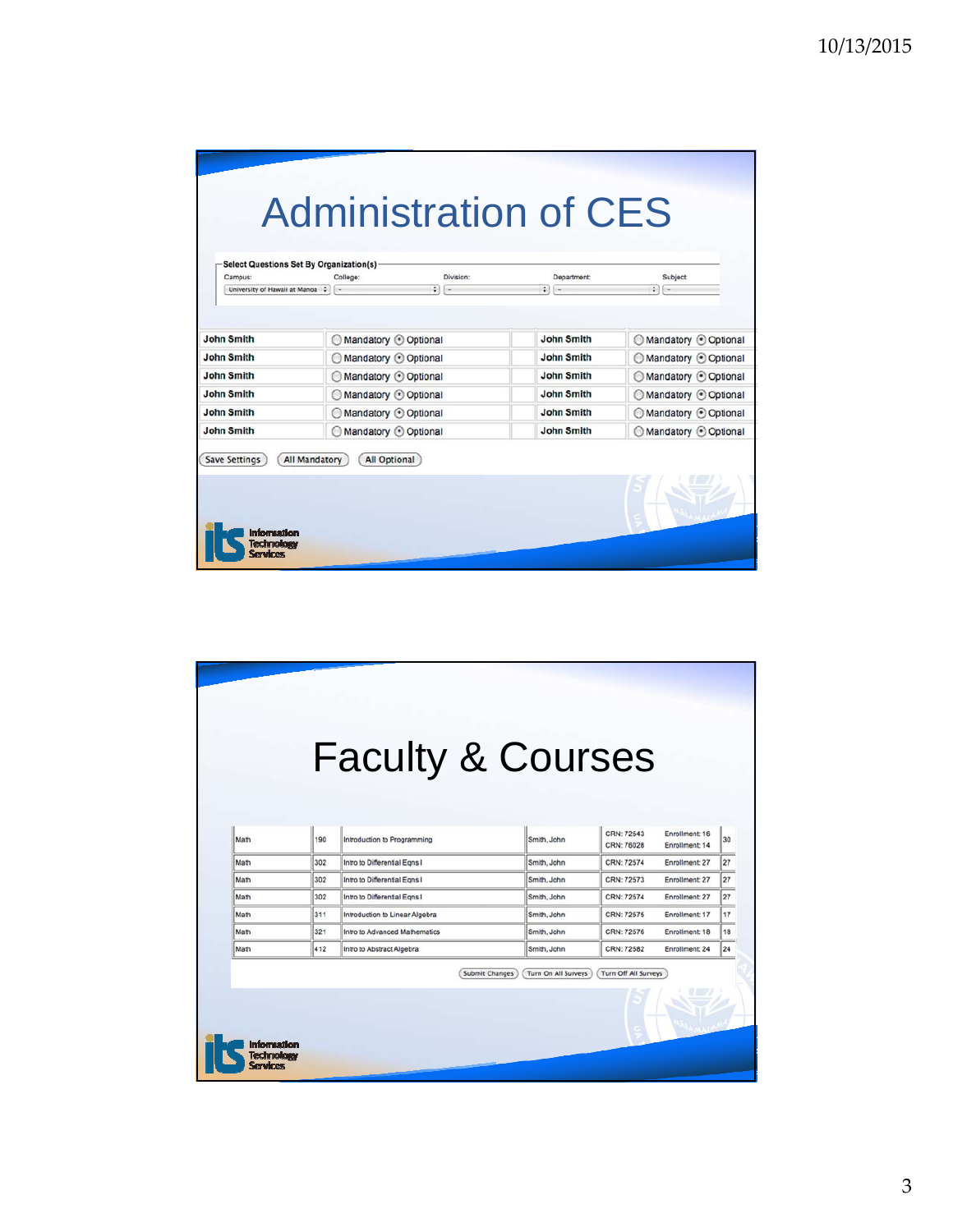